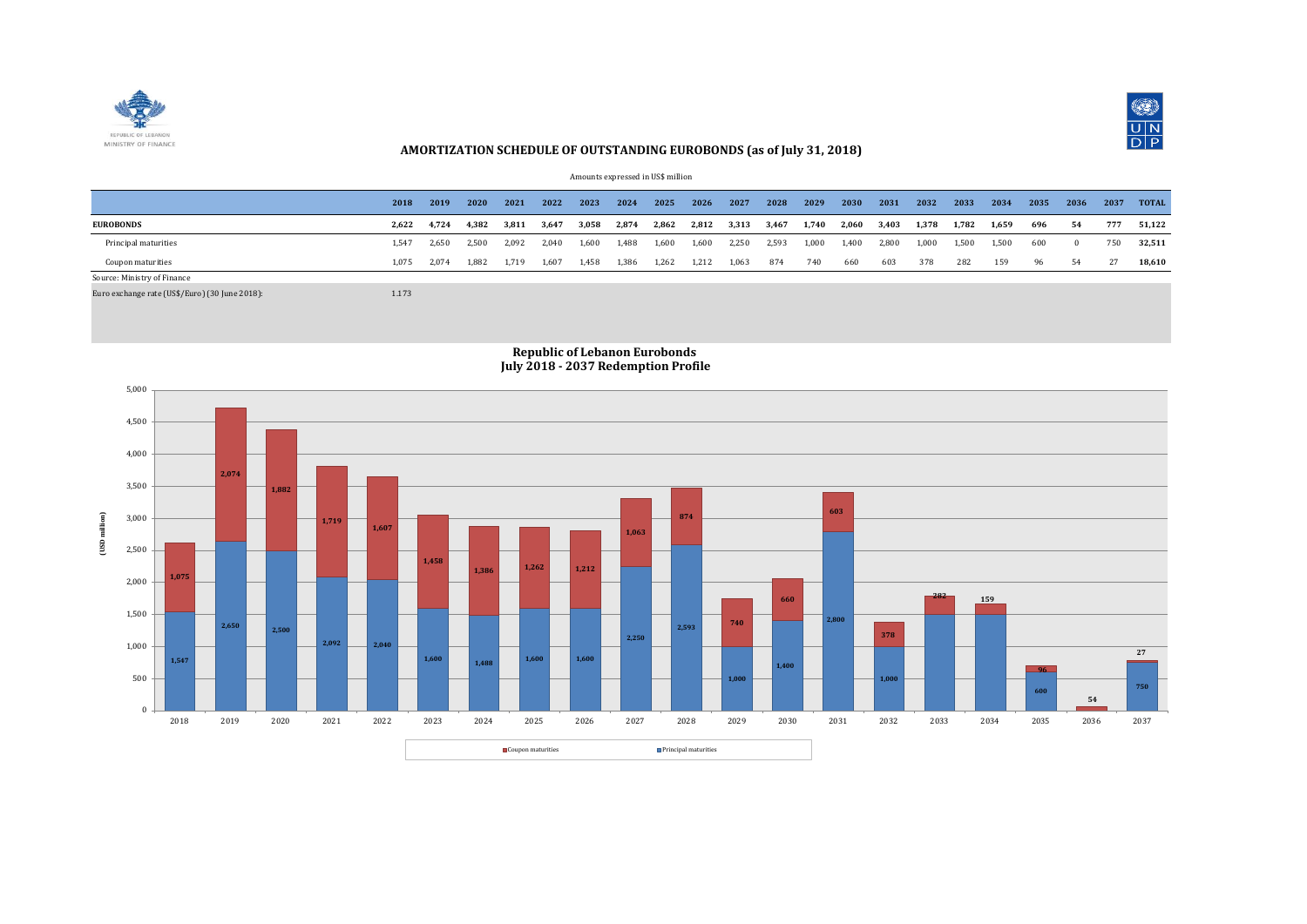## **AMORTIZATION SCHEDULE OF OUTSTANDING EUROBONDS**

AMORTIZATION SCHEDULE OF OUTSTANDING EUROBONDS (as of July 31, 2018) **30-Jun-18**

| <b>Eurobond</b>                                                                                                                                                                                                                                                                                                                                                           | Issue Amount (in original cur) | (in original cur) | <b>Outstanding Amount</b> Outstanding Amount<br>(USD) | <b>ISIN CODE</b>    | <b>Lead Manager</b>                                                                                                                                                                                                                                                                 | No. of<br>tranches | Cur         | Price at<br>Mat | Coupon<br>Rate | Freq. of<br><b>CPN</b> | CPN <sub>1</sub> | CPN <sub>2</sub> | <b>Issue date</b><br>mm/dd/yy | Mat. Date<br>mm/dd/yy |
|---------------------------------------------------------------------------------------------------------------------------------------------------------------------------------------------------------------------------------------------------------------------------------------------------------------------------------------------------------------------------|--------------------------------|-------------------|-------------------------------------------------------|---------------------|-------------------------------------------------------------------------------------------------------------------------------------------------------------------------------------------------------------------------------------------------------------------------------------|--------------------|-------------|-----------------|----------------|------------------------|------------------|------------------|-------------------------------|-----------------------|
| USD 2092.469 MN- April 2021 [911.469 exchange plus 750 MN cash<br>tranche] + 431 MN re-opening 26 Feb 2007                                                                                                                                                                                                                                                                | 2,092,469,000                  | 2,092,469,000     | 2,092,469,000                                         | Reg S: XS0250882478 | BANKMED-BNP Parisbas-Credit Suisse Securities for the exchange and<br>for the cash tranche Bank Audi -Byblos-Fransabank and Bankmed/reop<br>tranche 3 with ROL                                                                                                                      | 3                  | <b>USD</b>  | 100.00          | 8.250%         | $\overline{2}$         | 12-Apr           | 12-Oct           | 04/12/06                      | 04/12/21              |
| USD 250 MN Notes - Dec 2024                                                                                                                                                                                                                                                                                                                                               | 250,000,000                    | 250,000,000       | 250.000.000                                           | Reg S: XS0471737444 | Bank of Beirut, Societe Generale de Banques au Liban and Citi Bank                                                                                                                                                                                                                  |                    | <b>USD</b>  | 100.00          | 7.000%         |                        | $3$ -Jun         | 3-Dec            | 12/03/09                      | 12/03/24              |
| USD 1,200 MN Notes - Mar 2020                                                                                                                                                                                                                                                                                                                                             | 1,200,000,000                  | 1,200,000,000     | 1,200,000,000                                         | Reg S: XS0493540297 | BNP Paribas, BLOM, FRANSA INVEST.                                                                                                                                                                                                                                                   |                    | <b>USD</b>  | 100.00          | 6.375%         |                        | 9-Sep            | 9-Mar            | 03/09/10                      | 03/09/20              |
| USD 1,025 MN - November 2018 [1st tranche US\$ 500MN 12 Nov 2012;<br>2nd tranche US\$ 185.318MN November 2012 exchange; 3rd tranche<br>US\$339.682MN new cash related to November 2012 exchange]                                                                                                                                                                          | 1,025,000,000                  | 1,025,000,000     | 1,025,000,000                                         | Reg S: XS0559237952 | Credit Suisse, Bank of Beirut; Re-opening in conjunction with exchange:<br>Credit Suisse, Byblos Bank, BLOM Bank.                                                                                                                                                                   |                    | <b>USD</b>  | 100.00          | 5.150%         | $\overline{2}$         |                  | 12-May 12-Nov    | 11/12/10                      | 11/12/18              |
| USD 1,540 MN Notes- October 2022 [1st tranche US\$ 225 MN 12 Nov<br>2010; 2nd tranche US\$ 265 MN reopening 18 Jan 2011; 3rd tranche US\$<br>350 MN reopening 20 May 2011; 4th tranche: US\$700MN reopening 2<br>August 2011]                                                                                                                                             | 1,540,000,000                  | 1,540,000,000     | 1,540,000,000                                         | Reg S: XS0559237796 | Credit Suisse, Bank of Beirut;<br>1st Re-opening: Republic of Lebanon; 2nd Re-opening: HSBC, Byblos<br>Bank, Fransa Invest Bank; 3rd Re-opening: Citibank, BLOM Bank                                                                                                                |                    | <b>USD</b>  | 100.00          | 6.100%         |                        | 12-May           | 12-Nov           | 11/12/10                      | 10/04/22              |
| USD 650 MN Notes - May 2019                                                                                                                                                                                                                                                                                                                                               | 650,000,000                    | 650,000,000       | 650,000,000                                           | Reg S: XS0629509943 | HSBC, Byblos Bank, Fransa Invest Bank                                                                                                                                                                                                                                               |                    | <b>USD</b>  | 100.00          | 6.000%         |                        | $20-Nov$         | 20-May           | 05/20/11                      | 05/20/19              |
| EUR 445 MN Notes - November 2018 [EUR 420.942MN exchange + EUR<br>24.058 MN cashl                                                                                                                                                                                                                                                                                         | 445,000,000                    | 445,000,000       | 522,116,626                                           | XS0707821467        | Deutsche Bank, Fransa Invest Bank S.A.L., Standard Chartered Bank                                                                                                                                                                                                                   | $\overline{2}$     | <b>EUR</b>  | 100.00          | 5.350%         |                        | 28-Nov           | NA               | 11/28/11                      | 11/28/18              |
| USD 1,500 MN Notes - November 2019 [USD 433.183MN November 2011<br>exchange + USD 66.817MN new cash related to exchange; 3rd tranche<br>USD 1,000 MN reopening 20 December 2012]                                                                                                                                                                                          | 1,500,000,000                  | 1,500,000,000     | 1.500.000.000                                         | XS0707819727        | Deutsche Bank, Fransa Invest Bank S.A.L., Standard Chartered Bank:<br>3rd tranche reopening: Republic of Lebanon                                                                                                                                                                    |                    | <b>USD</b>  | 100.00          | 5.450%         | $\overline{2}$         | 28-May           | 28-Nov           | 11/28/11                      | 11/28/19              |
| USD 1,600 MN Notes - November 2026* [USD 235.537MN November<br>2011 exchange + USD 139.463MN new cash related with exchange; 3rd<br>tranche USD 350 MN reopening 12 April 2012; Reopn. 4th tranche USD<br>445.289MN April 2014 exchange + 5th tranche USD 354.711MN new cash<br>related to exchange + 6th tranche USD 75MN Private Placement with<br>Audi Bank, May 2014] | 1,600,000,000                  | 1,600,000,000     | 1,600,000,000                                         | XS0707820659        | Deutsche Bank, Fransa Invest Bank S.A.L., Standard Chartered Bank:<br>Reopening April 2012: Byblos Bank and Bank of America Merrill Lynch;<br>Reopening April 2014: Bank Audi, Byblos Bank, Deutsche Bank; 6th<br>tranche Reopening of USD75 MN in private placement with Audi Bank | -6                 | <b>USD</b>  | 100.00          | 6.600%         |                        | 28-May           | $28-Nov$         | 11/28/11                      | 11/27/26              |
| USD 800 MN Notes - June 2025                                                                                                                                                                                                                                                                                                                                              | 800.000.000                    | 800.000.000       | 800,000,000                                           | XS0793155911        | ROL                                                                                                                                                                                                                                                                                 |                    | <b>USD</b>  | 100.00          | 6.250%         | $\overline{2}$         | 12-Dec           | $12$ -Jun        | 06/12/12                      | 06/12/25              |
| USD 1.100 MN Notes - January 2023* [USD 384.862 MN November 2012<br>exchange + USD 115.138 MN new cash related to exchange; 3rd tranche<br>USD 600 MN reopening 17 April 2013]                                                                                                                                                                                            | 1,100,000,000                  | 1,100,000,000     | 1,100,000,000                                         | XS0859367194        | BLOM Bank, Byblos Bank, and Credit Suisse; Reopening April 2013:<br>Fransa Invest Bank, Natixis, Standard Chartered Bank,                                                                                                                                                           | $\mathbf{z}$       | <b>USD</b>  | 100.00          | 6.000%         |                        | $27$ -Jul        | $27$ -Jan        | 11/29/12                      | 01/27/23              |
| USD 1,000 MN Notes - November 2027 [USD 131.212 MN November<br>2012 exchange + USD 368.788 MN new cash related to exchange; 3rd<br>tranche USD 500 MN reopening 17 April 2013]                                                                                                                                                                                            | 1,000,000,000                  | 1.000.000.000     | 1,000,000,000                                         | XS0859366899        | BLOM Bank, Byblos Bank, and Credit Suisse; Reopening April 2013:<br>Fransa Invest Bank, Natixis, Standard Chartered Bank.                                                                                                                                                           |                    | <b>USD</b>  | 100.00          | 6.750%         |                        | 29-May           | 29-Nov           | 11/29/12                      | 11/29/27              |
| USD 500 MN Notes - April 2019                                                                                                                                                                                                                                                                                                                                             | 500.000.000                    | 500,000,000       | 500.000.000                                           | XS0922623755        | ROL                                                                                                                                                                                                                                                                                 |                    | <b>USD</b>  | 100.00          | 5.500%         |                        | $23-0ct$         | 23-Apr           | 04/23/13                      | 04/23/19              |
| USD 600 MN Notes - June 2020                                                                                                                                                                                                                                                                                                                                              | 600,000,000                    | 600.000.000       | 600,000,000                                           | XS0944226637        | ROL                                                                                                                                                                                                                                                                                 |                    | <b>USD</b>  | 100.00          | 6.150%         | $\overline{2}$         | 20-Dec 20-Jun    |                  | 06/20/13                      | 06/19/20              |
| USD 700 MN Notes - April 2020 [ USD 258.569 MN April 2014 exchange +<br>USD 341.431 MN new cash related to exchange; 3rd tranche USD 100 MN<br>Private Placement with Audi Bank, May 2014]                                                                                                                                                                                | 700,000,000                    | 700,000,000       | 700,000,000                                           | XS1052421150        | Bank Audi, Byblos Bank, Deutsche Bank for the exchange and new cash.<br>Reopening of USD 100 MN in private placement with Audi Bank                                                                                                                                                 | $\mathcal{R}$      | <b>USD</b>  | 100.00          | 5.800%         |                        | $14-0ct$         | 14-Apr           | 04/14/14                      | 04/14/20              |
| USD 800 MN Notes - February 2025                                                                                                                                                                                                                                                                                                                                          | 800,000,000                    | 800.000.000       | 800,000,000                                           | XS1196417569        | Citibank, BLOM Bank, SGBL                                                                                                                                                                                                                                                           |                    | <b>USD</b>  | 100.00          | 6.200%         |                        | $26$ -Aug        | 26-Feb           | 02/26/15                      | 02/26/25              |
| USD 1,400 MN Notes - February 2030                                                                                                                                                                                                                                                                                                                                        | 1,400,000,000                  | 1.400.000.000     | 1,400,000,000                                         | XS1196419854        | Citibank, BLOM Bank, SGBL                                                                                                                                                                                                                                                           |                    | <b>USD</b>  | 100.00          | 6.650%         |                        | $26$ -Aug        | 26-Feb           | 02/26/15                      | 02/26/30              |
| USD 538.467 MN Notes - Nov 2024 [Nov 2015 exchange USD 100,753,000<br>1st tranche + USD 399.247.000 new cash 2nd tranche: 3rd tranche USD<br>38,467,000 reopening 19 January 2016]                                                                                                                                                                                        | 538,467,000                    | 538.467.000       | 538,467,000                                           | XS1313647841        | Citibank, Standard Chartered, SGBL, FransaBank; Reopening 19 Jan 2016:<br>ROL                                                                                                                                                                                                       |                    | <b>USD</b>  | 100.00          | 6.250%         |                        | 4-May            | 4-Nov            | 11/04/15                      | 11/04/24              |
| USD 893.197 MN Notes - Nov 2028 [Nov 2015 exchange USD 217,583,000<br>1st tranche + USD 282,417,000 new cash 2nd tranche; 3rd tranche USD<br>393,197,000 reopening 19 January 2016]                                                                                                                                                                                       | 893,197,000                    | 893,197,000       | 893,197,000                                           | XS1313675974        | Citibank, Standard Chartered, SGBL, FransaBank; Reopening 19 Jan 2016:<br>ROL                                                                                                                                                                                                       |                    | <b>USD</b>  | 100.00          | 6.650%         |                        | 4-May            | 4-Nov            | 11/04/15                      | 11/03/28              |
| USD 600 MN Notes - November 2035                                                                                                                                                                                                                                                                                                                                          | 600.000.000                    | 600.000.000       | 600.000.000                                           | XS1313654623        | Citibank, Standard Chartered, Fransabank, SGBL                                                                                                                                                                                                                                      | $\overline{1}$     | <b>IISD</b> | 100.00          | 7.050%         |                        | 4-May            | $4-Nov$          | 11/04/15                      | 11/02/35              |